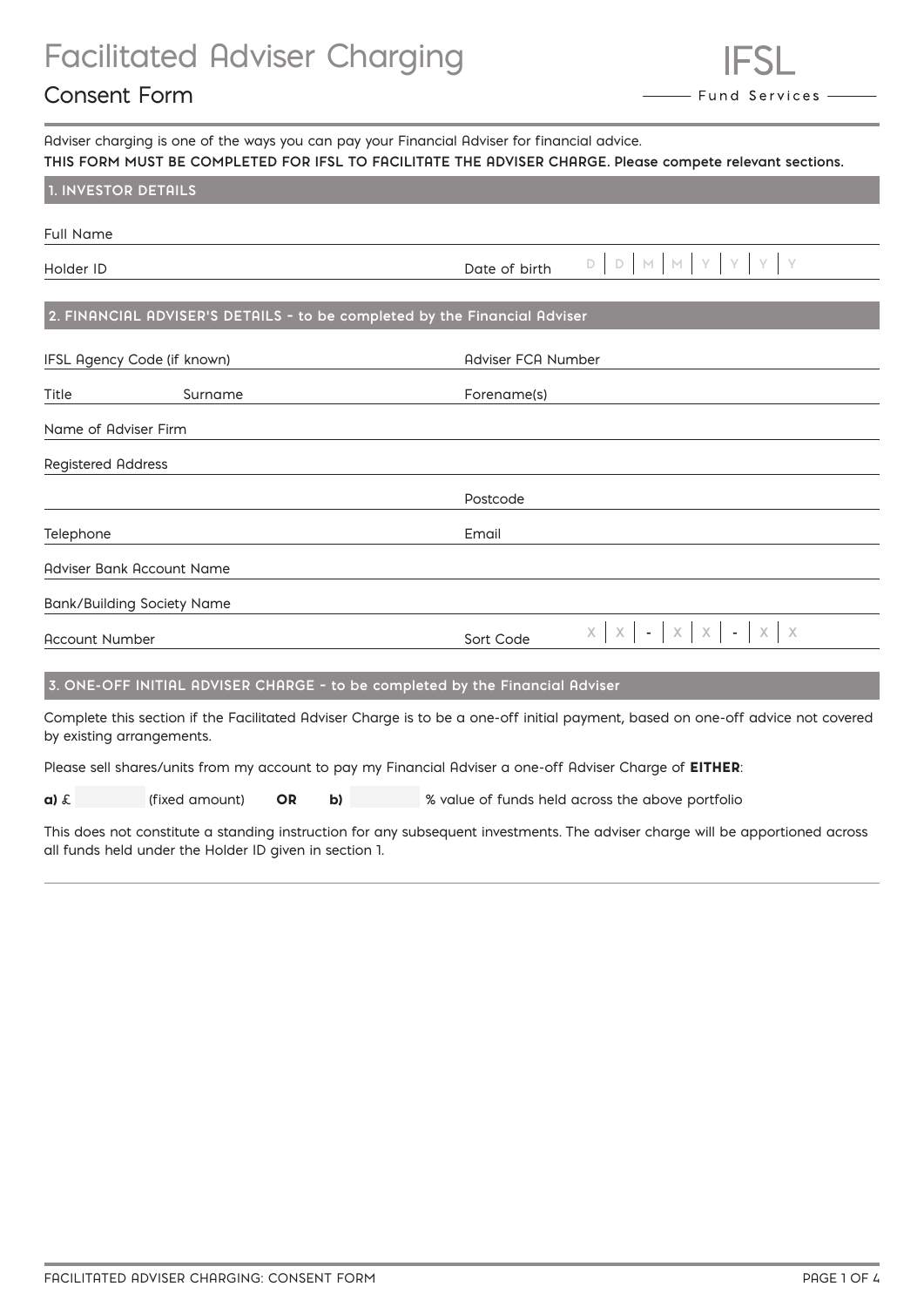| Complete this section if the Facilitated Adviser Charge is for ongoing services. |                                                                                                                |
|----------------------------------------------------------------------------------|----------------------------------------------------------------------------------------------------------------|
|                                                                                  | Please sell shares/units from my accounts each month to pay my Financial Adviser an ongoing Adviser Charge of: |
| $a)$ $\epsilon$<br><b>OR</b><br>p.a.<br>b)                                       | % of the total holdings p.a.<br><b>OR</b>                                                                      |
| c) Tiered                                                                        |                                                                                                                |
| TIER <sub>1</sub><br>Between £<br>and<br>£                                       | % of the total holding p.a.<br>OR<br>£<br>p.a.                                                                 |
| *The maximum which can be taken each month is: £                                 | No Limit<br><b>OR</b><br>p.a.                                                                                  |
| *The minimum which can be taken each month is: £                                 | No Limit<br>OR<br>p.a.                                                                                         |
| TIER <sub>2</sub><br>Between £<br>and<br>£                                       | £<br>% of the total holding p.a.<br><b>OR</b><br>p.a.                                                          |
| *The maximum which can be taken each month is: £                                 | No Limit<br>p.a.<br>OR.                                                                                        |
| *The minimum which can be taken each month is: £                                 | No Limit<br>OR.<br>p.a.                                                                                        |
| TIER <sub>3</sub><br>Between £<br>and<br>£                                       | % of the total holding p.a.<br>p.a.<br><b>OR</b><br>£                                                          |
| *The maximum which can be taken each month is: £                                 | No Limit<br><b>OR</b><br>p.a.                                                                                  |
| *The minimum which can be taken each month is: £                                 | No Limit<br><b>OR</b><br>p.a.                                                                                  |
| TIER 4<br>Between £<br>and<br>£                                                  | OR<br>% of the total holding p.a.<br>£<br>p.a.                                                                 |
| *The maximum which can be taken each month is: £                                 | No Limit<br><b>OR</b><br>p.a.                                                                                  |
| *The minimum which can be taken each month is: £                                 | No Limit<br><b>OR</b><br>p.a.                                                                                  |
| TIER <sub>5</sub><br>Between £<br>and<br>£                                       | £<br>OR<br>% of the total holding p.a.<br>p.a.                                                                 |
| *The maximum which can be taken each month is: £                                 | No Limit<br><b>OR</b><br>p.a.                                                                                  |
| *The minimum which can be taken each month is: £                                 | No Limit<br>OR<br>p.a.                                                                                         |
| This charge is to be taken for<br>months<br><b>OR</b>                            | life of investment<br>(tick if applicable)                                                                     |

 **4. ONGOING ADVISER CHARGE - PAID MONTHLY – to be completed by the Financial Adviser**

\*These sections are to be optionally completed if a percentage per annum has been chosen.

The Facilitated Adviser Charge will be taken proportionally across all funds held under the Holder ID given in section 1.

Deals will be placed on the 1st of each month to sell the shares/units from your account(s). If the 1st is a non-dealing day, deals will be placed on the next available dealing day.

| <b>5. COMMENCEMENT DATE</b>        |  |
|------------------------------------|--|
| Date IFSL receive this form     OR |  |
| Specified future date              |  |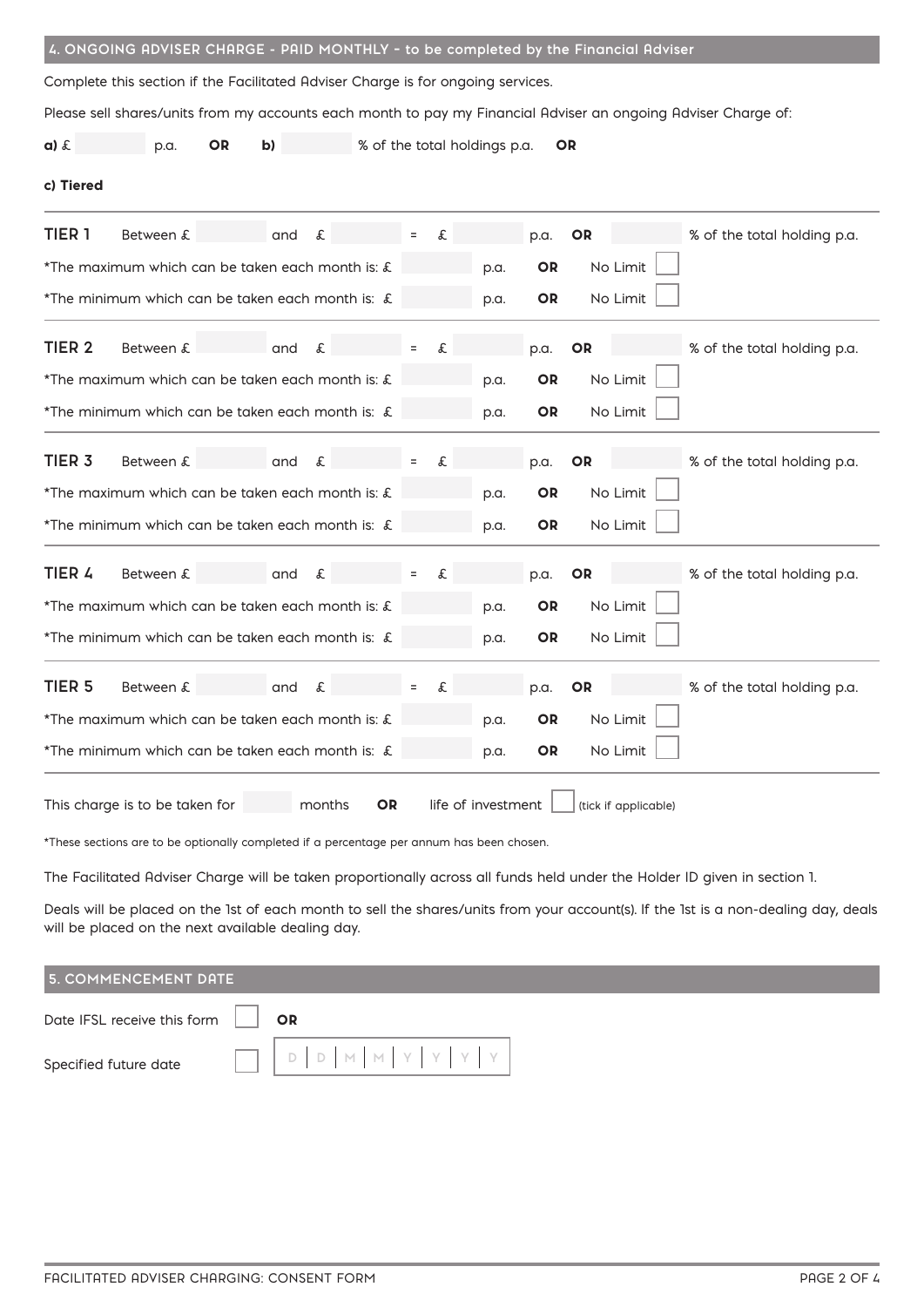#### **6. CLIENT DECLARATION**

**SIGNED BY**

- (a) I/We have appointed the Financial Adviser shown on this form (the Financial Adviser).
- (b) The Financial Adviser has explained their charges to my/our full satisfaction and I/we agree to the release of this information and payment of the Facilitated Adviser Charges as detailed in this form (the Facilitated Adviser Charges).
- (c) The Financial Adviser has explained the process for grouping accounts to my/our full satisfaction and I/we understand that certain discounted rates on Facilitated Adviser Charges may be available in respect of grouped accounts and the terms upon which the Financial Adviser would apply any such discounted rates. More information on grouped accounts can be found in the Facilitated Adviser Charging user guide.
- (d) I/We understand that Investment Fund Services Limited (IFSL) is facilitating the payment of the Facilitated Adviser Charges to the Financial Adviser and any queries or complaints in respect of these charges should be directed to the Financial Adviser and not IFSL.
- (e) I/We agree that all Facilitated Adviser Charges become immediately due and payable on and from either the date that IFSL receive a complete Facilitated Adviser Charging Consent Form or the future commencement date specified on the form.
- (f) I/We understand it is the Financial Adviser's responsibility to account for VAT and any other taxes and duties within all Facilitated Adviser Charges.
- (g) I/We understand that this agreement will continue in full force and effect unless and until cancelled in writing by either the Financial Adviser or the investor(s).
- (h) I/We have received a copy of IFSL's Facilitated Adviser Charging Guide for investors and I/We have read and understood that document.
- (i) I/We have read, understood and agree to the Facilitated Adviser Charging Terms and Conditions of IFSL, a copy of which is attached to this form.
- (j) I/We declare that the details provided in this form are a true, complete and accurate representation of my/our instructions in relation to Facilitated Adviser Charges and I/we understand that the details provided in this form will supersede and replace any instructions that I/we have previously provided in respect of the payment of Facilitated Adviser Charges.
- (k) I/We understand that IFSL do not offer flexible ISAs and any funds withdrawn from an ISA cannot be subscribed back into the ISA in the same tax year without this affecting the tax-free allowance. I/We understand the effects of capital erosion on redemptions for the Facilitated Adviser Charge

#### ALL PARTIES TO AN ACCOUNT MUST SIGN – SIGNATURES MUST BE ORIGINAL

| VIVITLY YI                                 |      |                                    |
|--------------------------------------------|------|------------------------------------|
| Full name                                  |      |                                    |
| Signed                                     | Date | D D M M Y Y Y Y                    |
|                                            |      |                                    |
| Joint Holder (1) Full name                 |      |                                    |
| Signed                                     | Date | D D M M Y Y Y Y                    |
|                                            |      |                                    |
| Joint Holder (2) Full name                 |      |                                    |
| Signed                                     | Date | D D M M Y Y Y Y                    |
|                                            |      |                                    |
| Joint Holder (3) Full name                 |      |                                    |
| Signed                                     | Date | D D M M Y Y Y Y                    |
|                                            |      |                                    |
| Joint Holder (4) Full name                 |      |                                    |
| Signed                                     | Date | D M M Y Y Y<br>Y<br>$\mathsf{D}^-$ |
| FACILITATED ADVISER CHARGING: CONSENT FORM |      | PAGE 3 OF 4                        |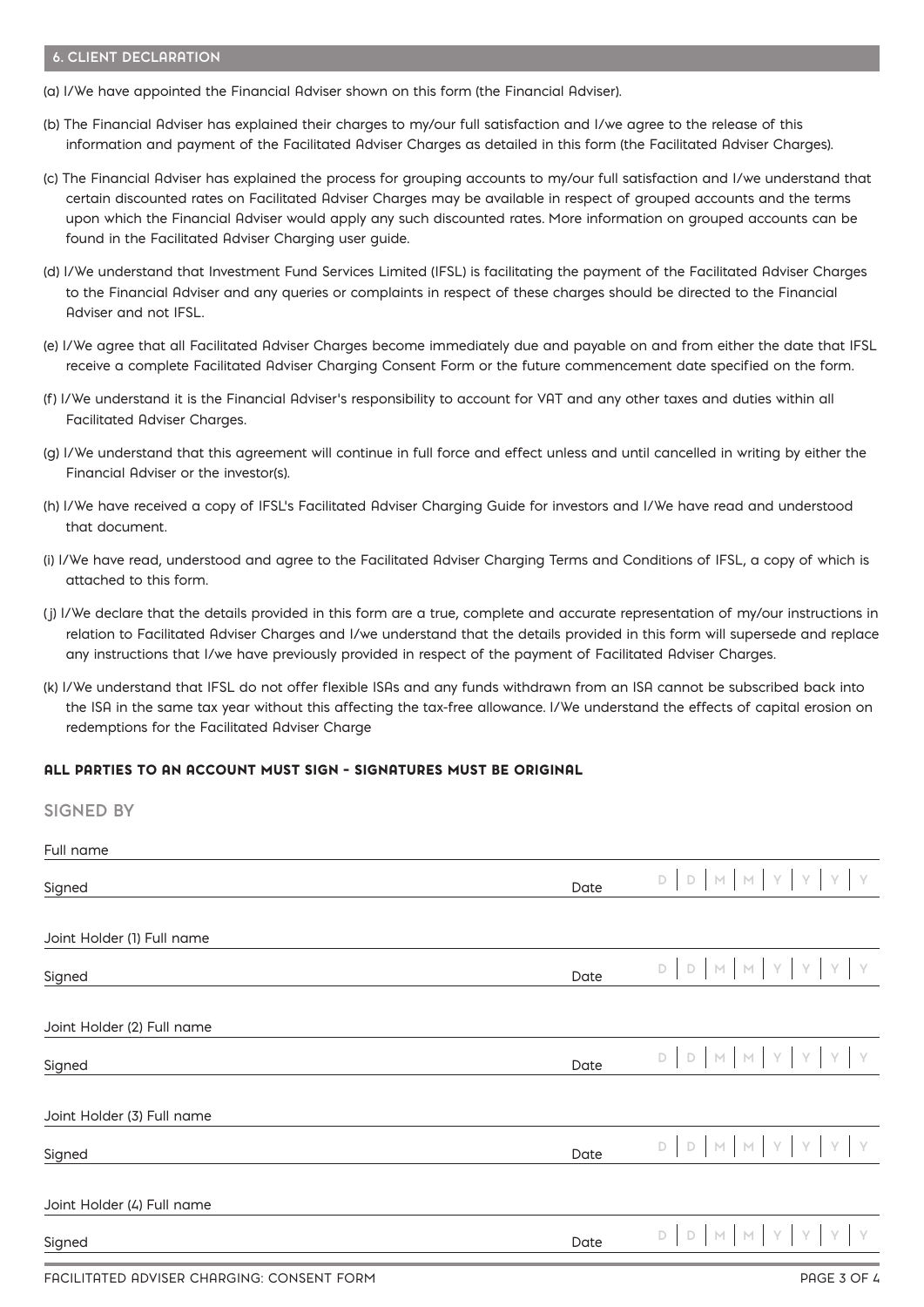#### **7. ADVISER DECLARATION**

- (a) I am duly authorised to bind the Financial Adviser to the terms of this Facilitated Adviser Charging arrangement and to make the declarations in this form on behalf of the Financial Adviser. I acknowledge I will also be personally liable to IFSL in the event that the Financial Adviser claims that I am not so duly authorised and/or to the extent that the Financial Adviser does not fulfil its obligations to IFSL under the terms of this form.
- (b) I declare that all completed details on this form in relation to the Financial Adviser are true and complete and agree that the Financial Adviser will notify IFSL immediately in writing should any of the details change.
- (c) I declare that the Financial Adviser has fulfilled its regulatory responsibilities to the investor(s) and that the Financial Adviser agrees to be also bound by the terms agreed with the investor(s).
- (d) I declare that the Financial Adviser has explained to and advised the investor(s) concerning all implications regarding the use of the IFSL Facilitated Adviser Charging facility, including:
- i) Capital Gains Tax considerations;
- ii) The effects of capital erosion on redemptions for the Facilitated Adviser Charge;
- iii) The fact that units / shares will be redeemed to meet the Facilitated Adviser Charge;
- iv) How to cancel this agreement if the investor so wishes; and
- v) The service that the investor(s) can expect from the Financial Adviser for the Facilitated Adviser Charge payment.
- (e) I declare that the Financial Adviser has explained the process for grouping accounts to the investor(s), including any discounts to the Facilitated Adviser Charges that may be available to the investor(s) as a result of grouping accounts and the terms upon which any such discounted rates would apply.
- (f) I declare that the Financial Adviser understands that the Facilitated Adviser Charge monies will become due and payable immediately from the date of consent by the investor(s) and these Facilitated Adviser Charge monies will be treated as client money, and held in a client money account, until the point they are paid away to the Adviser Firm.
- (g) On behalf of the Financial Adviser, I have read and understood the Facilitated Adviser Charging Terms and Conditions of IFSL, a copy of which is attached to this form.
- (h) I declare that the Financial Adviser will inform IFSL immediately in writing if there is any change in the ability of the Financial Adviser to receive any of the Facilitated Adviser Charges.
- (i) I declare that in the event that the Financial Adviser wishes to process a refund in respect of Facilitated Adviser Charges paid or due to be paid, the Financial Adviser will take responsibility for such process and action.
- (j) I declare that in the event of an error on the part of IFSL, the Financial Adviser agrees to liaise with IFSL and promptly respond to issues raised in order to resolve the issue satisfactorily.
- (k) I declare that the Financial Adviser acknowledges and accepts that it is the Financial Adviser's responsibility to solely account for VAT and any other taxes and duties as appropriate within all Facilitated Adviser Charge values instructed and IFSL takes no such responsibility.

|                                                                                                                                                                                                                                                                                                                                                                                                                                                          | Adviser Firm Stamp |
|----------------------------------------------------------------------------------------------------------------------------------------------------------------------------------------------------------------------------------------------------------------------------------------------------------------------------------------------------------------------------------------------------------------------------------------------------------|--------------------|
|                                                                                                                                                                                                                                                                                                                                                                                                                                                          |                    |
|                                                                                                                                                                                                                                                                                                                                                                                                                                                          |                    |
|                                                                                                                                                                                                                                                                                                                                                                                                                                                          |                    |
| Adviser name                                                                                                                                                                                                                                                                                                                                                                                                                                             |                    |
| Signed                                                                                                                                                                                                                                                                                                                                                                                                                                                   |                    |
| $\begin{array}{c c c c c c c c} \multicolumn{3}{c }{\textbf{D}} & \multicolumn{3}{c }{\textbf{M}} & \multicolumn{3}{c }{\textbf{M}} & \multicolumn{3}{c }{\textbf{Y}} & \multicolumn{3}{c }{\textbf{Y}} & \multicolumn{3}{c }{\textbf{Y}} & \multicolumn{3}{c }{\textbf{Y}} & \multicolumn{3}{c }{\textbf{Y}} & \multicolumn{3}{c }{\textbf{Y}} & \multicolumn{3}{c }{\textbf{Y}} & \multicolumn{3}{c }{\textbf{Y}} & \multicolumn{3}{c }{\text$<br>Date |                    |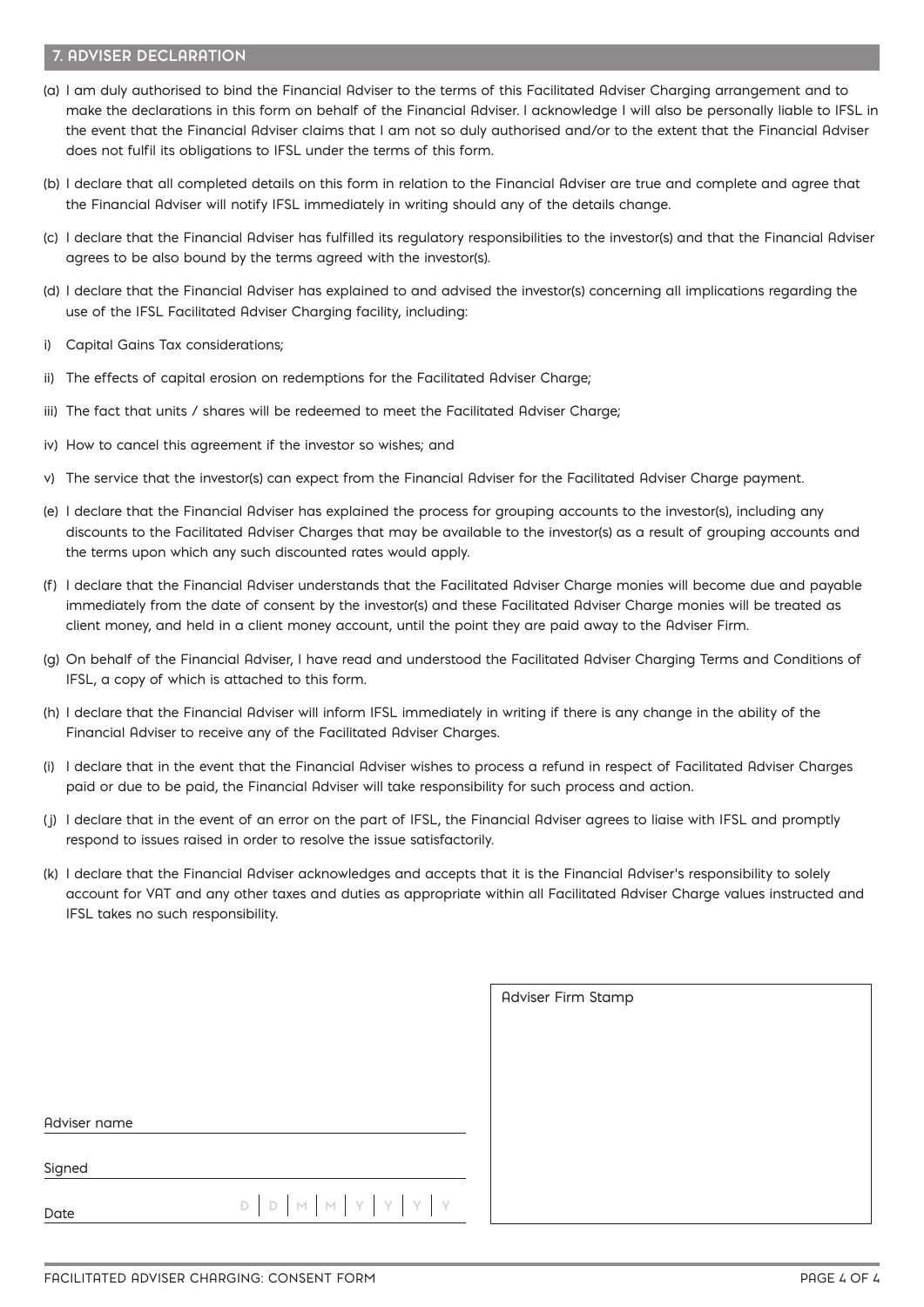# Terms & Conditions

- **1. Payment of Facilitated Adviser Charges**
- 1.1 We will pay to your Financial Adviser the Facilitated Adviser Charges you have instructed us (Investment Fund Services Limited) to pay and we will do so without charging you a fee.
- 1.2 The Facilitated Adviser Charges you have agreed to pay your Financial Adviser are a matter between you and your Financial Adviser, as are any arrangements made with your Financial Adviser to group your account in order to receive any discounts relating to Facilitated Adviser Charges. We will not assess the suitability or amount of the Facilitated Adviser Charges you have agreed to pay.
- 1.3 When we pay a Facilitated Adviser Charge to your Financial Adviser, this is a payment we are making at your direction and on your behalf pursuant to the details you have provided in a signed Facilitated Adviser Charging Form.
- 1.4 The payment of a Facilitated Adviser Charge is separate to any charges that you may be required to pay us.
- 1.5 We will deduct Facilitated Adviser Charges by selling shares/units and will, where possible, always sell from non-ISA accounts in the first instance. We will only sell ISA holdings where necessary to cover the Facilitated Adviser Charge. Initial Facilitated Adviser Charges for single contribution and transfer values will be deducted and paid on the next eligible Facilitated Adviser Charging payment date.
- 1.6 Facilitated Adviser Charges will be deducted from your account and paid to your Financial Adviser on a monthly basis.
- 1.7 Only shares/units that have been paid for and held for at least 30 days will be included in the monthly Facilitated Adviser Charge payment. If shares/units are purchased mid-month and therefore held for less than 30 days at the point of payment this amount will continue to accrue and roll forward to be included in the following months Facilitated Adviser Charge payment.
- 1.8 The Facilitated Adviser Charge will be calculated and accrued on a daily basis and be payable monthly in line with the 30 days paid for share position condition set out in 1.7 above
- 1.9 The sale of shares/units to cover the cost of the Facilitated Adviser Charge payment will take place on the first business day of each month and will be paid to the Adviser within the normal settlement period of the fund as detailed in the prospectus.
- 1.10 We will only act in accordance with your instruction in respect of the payment of Facilitated Adviser Charges except where we expressly state otherwise in these Terms.
- 1.11 We will act on the instructions of your Financial Adviser only where your Financial Adviser is asking us to reduce

paying any Facilitated Adviser Charges. We will not extend or increase Facilitated Adviser Charges without your written instruction.

- 1.12 If, after reasonable effort on our part, we have been unable to make payments of any Facilitated Adviser Charges to your Financial Adviser, we will stop deducting Facilitated Adviser Charges and notify you of our action. Facilitated Adviser Charges already deducted but unpaid to your Financial Adviser will be invested back into your investment.
- 1.13 If we have paid a Facilitated Adviser Charge to your Financial Adviser, we will not be able to provide a refund. Any entitlement to a refund of a Facilitated Adviser Charge is a matter to be addressed directly with your Financial Adviser.
- 1.14 We will not pay interest to you or your Financial Adviser for the non-payment or late payment or on a refund of a Facilitated Adviser Charge.
- **2 Stopping your Contributions**
- 2.1 If you stop making any contributions to your investments, we will continue to deduct any Facilitated Adviser Charges as set out in the Facilitated Adviser Charge Consent Form, unless otherwise advised by you.
- **3 Stopping or Varying your Facilitated Adviser Charges**
- 3.1 With immediate effect, you can ask us to stop any further payment of Facilitated Adviser Charges. You do not need to provide us with a reason for your decision but you must inform us in writing of your request to do so. We will process your request on the day of receipt.
- 3.2 If you wish to vary the basis and/or amount of the Facilitated Adviser Charges you wish to pay to your Financial Adviser or you wish to pay Adviser Charges to a new Financial Adviser, you will have to cancel the present arrangements under the Facilitated Adviser Charge Consent Form by completing a new form which will supersede any existing arrangements.
- **4 Our Rights to Stop Payment of any Facilitated Adviser Charges**
- 4.1 In exceptional circumstances, we may stop the payment of all or part of a Facilitated Adviser Charge and we will endeavour to notify you as soon as possible of the action we have taken. These circumstances include, but are not limited to, the following:

a) if we no longer have a business relationship with your Financial Adviser; or

b) if we reasonably believe that payment of the Facilitated Adviser Charge would be in breach of the relevant laws or regulations; or

c) if your Financial Adviser is no longer appropriately authorised by the Financial Conduct Authority, or any successor regulator, to provide you with advice; or

d) if your Financial Adviser ceases to trade.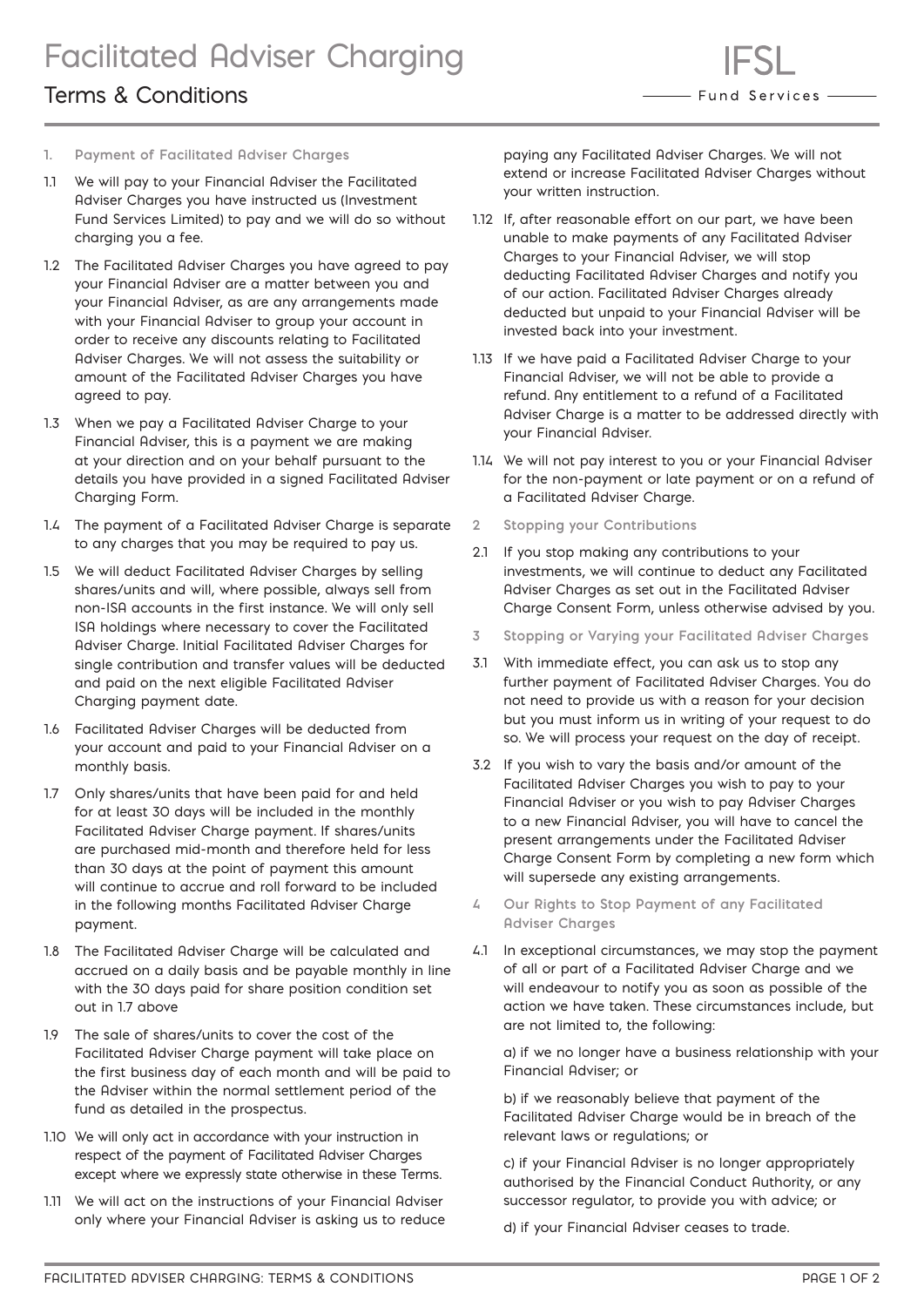#### **5 Change in Financial Adviser**

- 5.1 You should let us know as soon as possible if you change Financial Adviser. In such circumstances, we will stop calculating your Facilitated Adviser Charges unless you advise us otherwise. If you wish to pay Facilitated Adviser Charges to a new Financial Adviser then you will need to complete a new Facilitated Adviser Charge Consent Form.
- 5.2 If your Financial Adviser informs us that it has transferred its business to another authorised firm who will take responsibility for providing you with ongoing service, we will transfer all further Facilitated Adviser Charges to the new firm upon receipt of a new Facilitated Adviser Charge Consent Form.
- 5.3 On a change of Financial Adviser, we may provide details of the Facilitated Adviser Charges that have already been paid to your previous Financial Adviser to the extent required to enable your new Financial Adviser to provide you with advice in connection with your investment and in agreeing to these terms you are providing us with the authority to do so.
- **6 Termination**
- 6.1 You can terminate this agreement at any time by writing to us and we will terminate this agreement upon receipt of such written instructions. You do not have to give us any reason as to why you are terminating the agreement and we will not charge you for doing so.
- **7 Keeping you Informed**
- 7.1 We will provide you with written confirmation when we set up the arrangements to pay the Facilitated Adviser Charges you have instructed us to pay to your Financial Adviser or if, in accordance with these Terms, the Facilitated Adviser Charges are varied or stopped.
- 7.2 We will also provide you with details of all Facilitated Adviser Charges paid when we send you your bi-annual statements.
- 7.3 If your Financial Adviser instructs us to reduce or stop the Facilitated Adviser Charges, we will notify you accordingly.
- 7.4 We ask that you check the information that we provide to you and bring it to our attention if you believe there are any errors.
- 7.5 We may separately from time to time contact you to ensure that the payment terms set out in the Facilitated Adviser Charge Consent Form still accurately reflect the advice being provided to you by your Financial Adviser.
- **8 Notifying your Financial Adviser**
- 8.1 Your Financial Adviser will receive a statement setting out the Facilitated Adviser Charges credited to them.
- 8.2 We will also notify your Financial Adviser if you instruct us to stop or vary the payment of any Facilitated Adviser Charges.
- **9 Outstanding Responsibility**
- 9.1 If, subject to these Terms and/or the Facilitated Adviser Charge Consent Form, a Facilitated Adviser Charge is stopped, unpaid or re-credited to your account, you may remain liable to reimburse your Financial Adviser. You should check the terms of your arrangement with your Financial Adviser.
- **10 Value Added Tax (VAT)**
- 10.1 We expect that most Facilitated Adviser Charges relating to investment products will not be subject to VAT. However, certain services provided to you by your Financial Adviser, including those paid for by your Facilitated Adviser Charges, may not be exempt from VAT. We will treat all instructions from you to pay Facilitated Adviser Charges as including any VAT (where VAT is applicable) at the rate of VAT prevailing at the time of the payment of the Facilitated Adviser Charge and taking into account any changes to the rate of VAT howsoever occurring. We will not require you to provide any further instructions where the rate of VAT has changed. You should discuss this with your Financial Adviser who will be responsible for accounting for VAT where applicable.
- **11 Miscellaneous**
- 11.1 These Terms do not give any rights to any person other than you and us. No other person shall have any rights under the Contracts (Rights of Third Parties) Act 1999 to rely on any term in these Terms. You and we may amend or cancel this agreement without reference to, or the consent of, any other person.
- 11.2 These Terms shall be governed by and interpreted in accordance with the laws of England and Wales. The courts of England and Wales will have exclusive jurisdiction over any dispute arising from these Terms and/or the Facilitated Adviser Charge Consent Form.

#### **Definitions**

"*Facilitated Adviser Charge*" means a charge paid to your Financial Adviser who has provided or will provide you with advice about your investments;

"*Facilitated Adviser Charge Consent Form*" means the Facilitated Adviser Charge Consent Form completed and signed by you in relation to Facilitated Adviser Charging;

"*Financial Adviser*" means the Financial Adviser named in your Facilitated Adviser Charge Consent Form.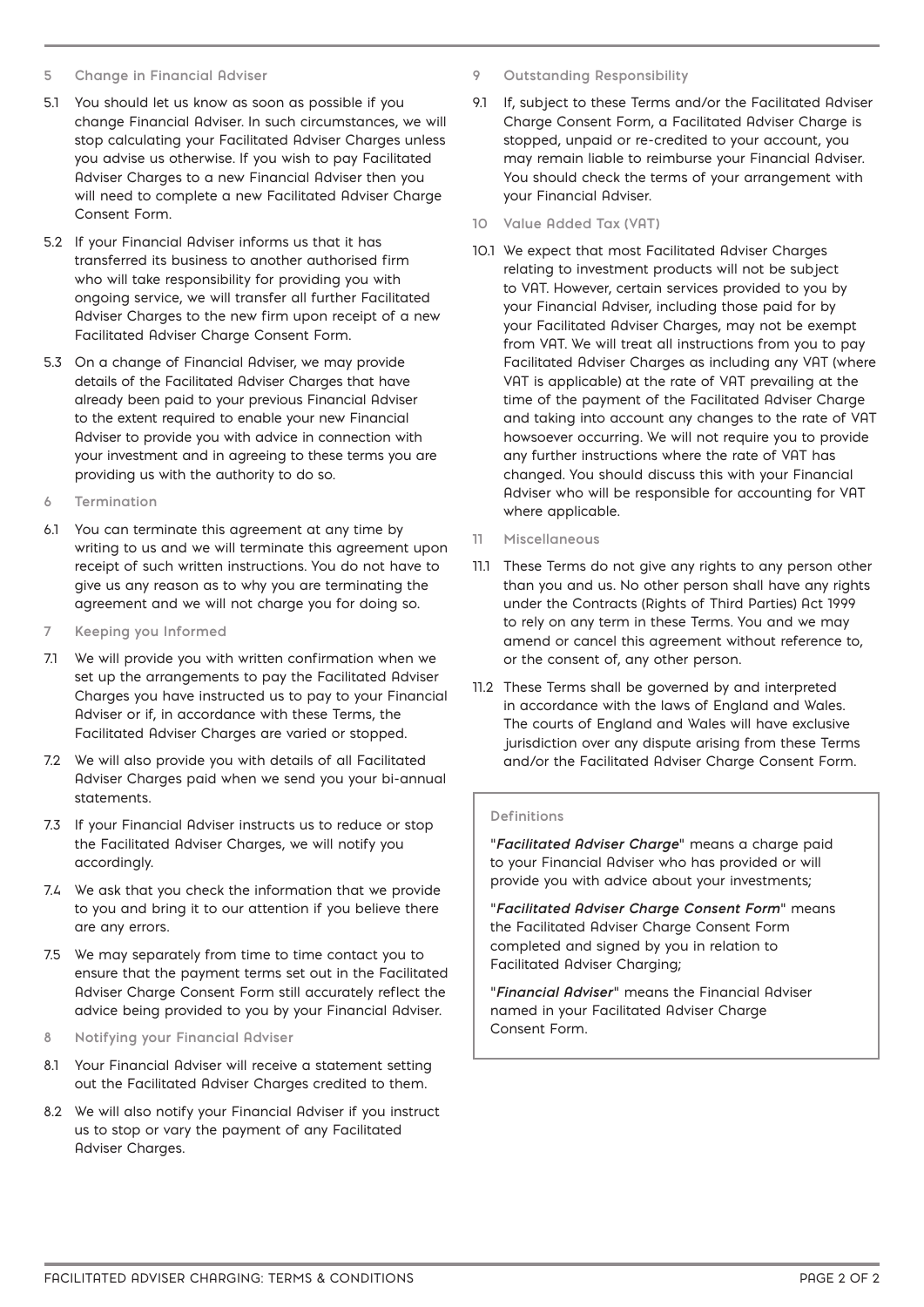### Guide for Investors

#### **What are Facilitated Adviser Charges?**

When a Financial Adviser provides Financial Advice to a client there are different ways of paying for the Financial Advice. Your Financial Adviser can provide you with all your options for this.

One of the options available is Facilitated Adviser Charging. Instead of paying your Financial Adviser directly, Facilitated Adviser Charging allows sufficient shares/units in your investments with IFSL to be sold to allow you to pay the cost of your Financial Advisers charges directly from your IFSL investments. Any Adviser Charge to be paid will be arranged between you and your adviser and facilitated by IFSL.

#### **Who sets the rate of the Facilitated Adviser Charge?**

The rate at which you pay a Facilitated Adviser Charge is agreed between you and your Financial Adviser. IFSL does not set Adviser Charging rates, but we (IFSL) do retain the right to refuse to pay adviser charges.

IFSL offer two types of Facilitated Adviser Charges which would allow you to pay your Financial Advisers charges directly from your investment.

#### **1. One-off Initial Facilitated Adviser Charge**

This is a one-off cost regarding your Financial Adviser advising on making an investment with IFSL.

#### **2. Ongoing Facilitated Adviser Charge**

Ongoing Facilitated Adviser Charging relates to the charge payable for ongoing investment advice and related services from your Financial Adviser regarding your investment with IFSL.

Ongoing Adviser Charges will be calculated in one of the following ways:

- **•** A percentage rate per annum including, if agreed, maximum and minimum monetary amounts; or
- **•** A fixed monetary amount per annum; or
- **•** A variable rate based on the tiering structure agreed with your Financial Adviser which may also have maximum and minimum amounts associated with it.

These Ongoing Facilitated Adviser Charges can be paid for a fixed number of months or for the lifetime of your investment.

One-off Initial Facilitated Adviser Charge will be calculated in one of the following ways:

- **•** A single monetary amount; or
- **•** A percentage amount based on the value of advised funds held in your account with IFSL.

#### **Are there any IFSL fees for Facilitated Adviser Charging?**

No, IFSL do not charge any fee for our Facilitated Adviser Charging service. The only payment made under Facilitated Adviser Charging is the amount that you have agreed with your Financial Adviser and instructed us to pay on your completed Facilitated Adviser Charge Consent Form. The Adviser Charge is arranged between you and your Financial Adviser and facilitated by IFSL.

#### **How is Facilitated Adviser Charging arranged?**

To arrange Facilitated Adviser Charging you must first agree the terms with your Financial Adviser. If you agree and understand the terms and conditions, you can then complete a Facilitated Adviser Charge Consent Form. The Facilitated Adviser Charging terms and conditions can be found on the Facilitated Adviser Charge Consent Form. Once completed both you and your Financial Adviser should sign the form and send it to us at the following address;

#### **IFSL, Marlborough House, 59 Chorley New Road, Bolton, BL1 4QP**

Your Facilitated Adviser Charging arrangement will commence on the day IFSL receive a completed Facilitated Adviser Charge Consent Form unless a future commencement date has been specified on the form. Confirmation will be sent to you in writing.

We will only accept instructions to set up or increase Facilitated Adviser Charging from you although we will accept instructions from your Financial Adviser to stop or reduce the Adviser Charge. You will be notified if your Financial Adviser stops or reduces the Facilitated Adviser Charge.

#### **How is the Facilitated Adviser Charging fee paid?**

The Facilitated Adviser Charges will be deducted from your account in line with your agreement with your Financial Adviser and as per your instruction to IFSL. The sale of shares/units to cover the cost of the Facilitated Adviser Charge payment will take place on the first business day of each month. The proceeds will be paid to your Financial Adviser within the settlement period defined in the prospectus of the fund. All fund prospectuses can be found at **www.ifslfunds.com**.

Following commencement of your Facilitated Adviser Charging arrangement, only shares/units that have been paid for and held for at least 30 days will be included in the monthly Facilitated Adviser Charge payment. If the Facilitated Adviser Charge has not been in place for 30 days or more on the first of the month, that month's payment amount will be included in the following month's Facilitated Adviser Charge payment. There are no IFSL charges for the sale of these shares/units.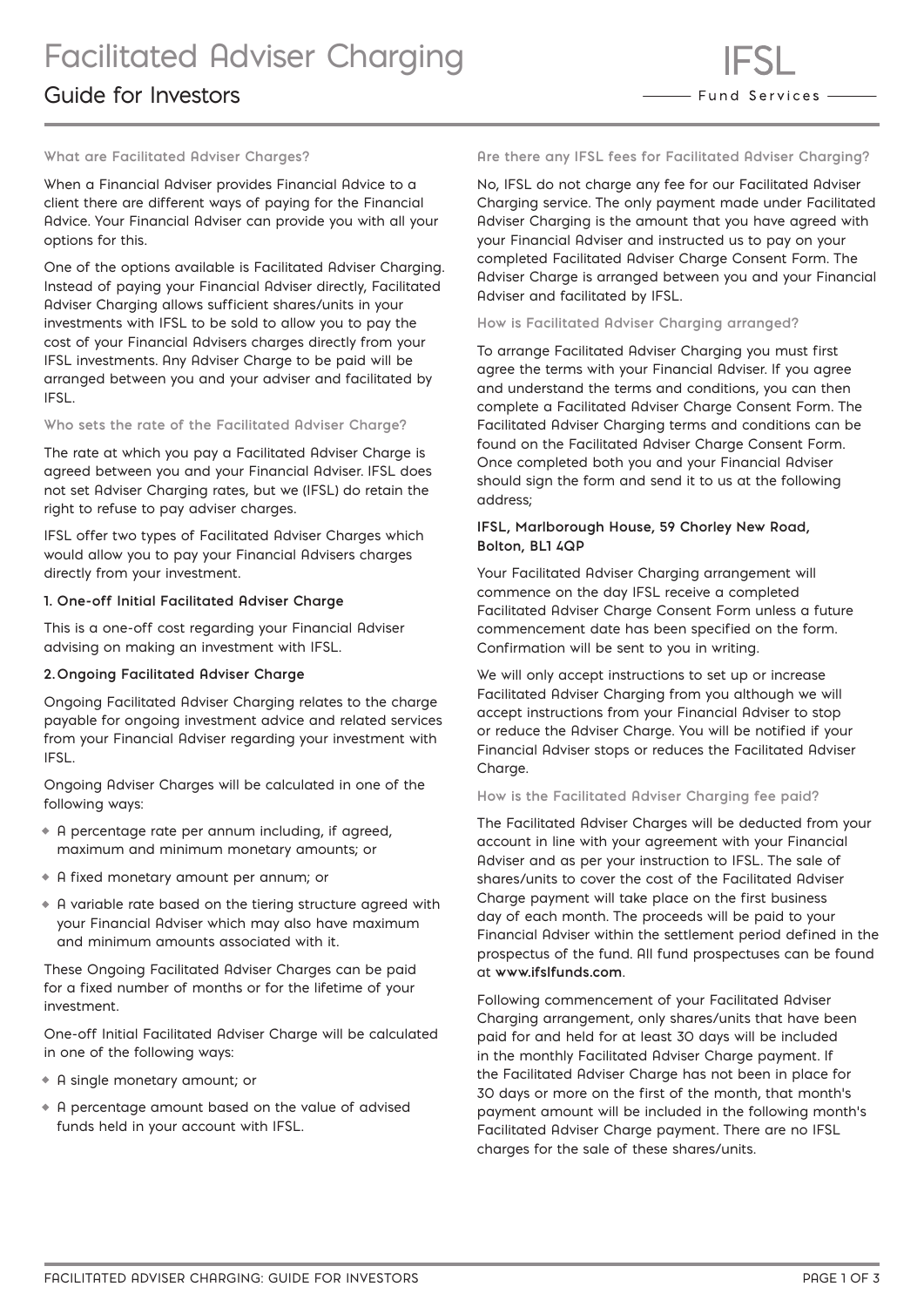#### **1. Ongoing Facilitated Adviser Charges**

IFSL will calculate the Facilitated Adviser Charge daily and accrue this value each day. At the end of the month IFSL will combine each day's accrual to produce a monthly total.

On the first business day of each month we will sell sufficient shares/units to raise this amount and pay it to your Financial Adviser. For fixed amounts, any rounding will be accounted for on the first payment.

#### **2. One-off Initial Facilitated Adviser Charges**

These are paid on a one-off basis and we will calculate the amount due on the day of your investment. We will then sell sufficient shares/units to pay this amount on the next eligible payment date.

#### **When is the Facilitated Adviser Charge paid?**

Adviser Charges are paid monthly. The sale of shares/ units to pay the Adviser Charge will take place on the first business day of each month. The proceeds will be paid to your Financial Adviser within the settlement period defined in the prospectus of the fund. All fund prospectuses can be found at **www.ifslfunds.com**.

We only pay Facilitated Adviser Charges when your investment has been paid for and held for more than 30 days. If you instruct us to arrange Facilitated Adviser Charges part way through a month we will carry over the amount due for that part of the month to the next payment date.

#### **Where is the Facilitated Adviser Charge taken from?**

The amount that you instruct us to pay your Financial Adviser will be taken from your investments with us. We will pay Facilitated Adviser Charges by selling shares/units and will, where possible, always sell from non-ISA accounts first.

We will only sell ISA holdings where necessary to cover the Facilitated Adviser Charge. Please note that IFSL do not offer flexible ISAs. This means that when funds are withdrawn from your ISA you cannot put the funds back into the ISA in the same tax year without it affecting your tax-free ISA allowance.

Paying your Facilitated Adviser Charge from an ISA account means that you erode the capital of your investment. Your Financial Adviser will explain the implications of this.

#### **How can I see the amount of Facilitated Adviser Charges paid?**

We will send you a full statement of all your accounts with us twice per year. These will include details of the Facilitated Adviser Charges that you have paid over the previous six months.

#### **How do I stop a Facilitated Adviser Charge?**

You can stop a Facilitated Adviser Charge arrangement at any time by writing to us. Our address is IFSL, Marlborough House, 59 Chorley New Road, Bolton, BL1 4QP.

In exceptional circumstances, we may stop Facilitated Adviser Charge payments to your Financial Adviser without your instruction to do so. This would be in circumstances such as if your Financial Adviser is no longer regulated to provide Financial Advice to you, if they cease to trade

or if making such payments would be in breach of any applicable laws, regulations or our own terms and conditions. We will inform you if this is the case.

**How do I change a Facilitated Adviser Charge?**

If your Financial Adviser decides to change their charges, you must complete a new Facilitated Adviser Charge Consent Form which must have the declaration signed by you and your Financial Adviser. Any new arrangements and associated forms will supersede any existing arrangements.

#### **Forms should be sent to IFSL, Marlborough House, 59 Chorley New Road, Bolton, BL1 4QP.**

**What happens if I stop a Facilitated Adviser Charge?**

You can stop your arrangement for Facilitated Adviser Charging at any point with immediate effect.

Once we receive your written instruction we will end your Facilitated Adviser Charge arrangement. The Facilitated Adviser Charge will stop accruing as soon as we accept your written instruction. A final payment will be made to your Financial Adviser, covering the period up to your cancellation, on the next Adviser Charge payment date. You should be aware that stopping your Facilitated Adviser Charging arrangement may mean that you are no longer able to receive services from your Financial Adviser. You should contact your Financial Adviser in these circumstances to discuss this further with them.

#### **What happens if I change my Financial Adviser?**

You, or your new Financial Adviser, should notify us in writing as soon as possible. Current charging options will apply until we have received notice in writing. Your new Financial Adviser will discuss payment options with you. Once we are notified of a change in Financial Adviser we will stop your current Facilitated Adviser Charging arrangement. If you wish to set up a new Facilitated Adviser Charging arrangement through us with your new Financial Adviser, you will need to complete a new Facilitated Adviser Charging Consent Form.

#### **What happens if I sell some or all of my investments?**

If you sell some of your investments and your Facilitated Adviser Charge is calculated as a percentage of your investment, the charge will reduce accordingly.

If your Facilitated Adviser Charge is a fixed amount, it will remain unchanged regardless of the decrease in your investment amount.

If you sell all of your investment, no further Facilitated Adviser Charge payments will be made. We will inform your Financial Adviser if your account is sold and the Facilitated Adviser Charge has come to an end. Your Financial Adviser may then wish to contact you for any outstanding Adviser Charges or fees.

#### **What happens if I wish to cancel my investment?**

If you have the right to cancel an investment you will receive a Right to Cancel Post-Sale Notice. This right must be exercised within the period of 14 days from the receipt of the post-sale notice. As Facilitated Adviser Charging arrangements commence after holding an investment for 30 days these will not affect any cancellation notices.